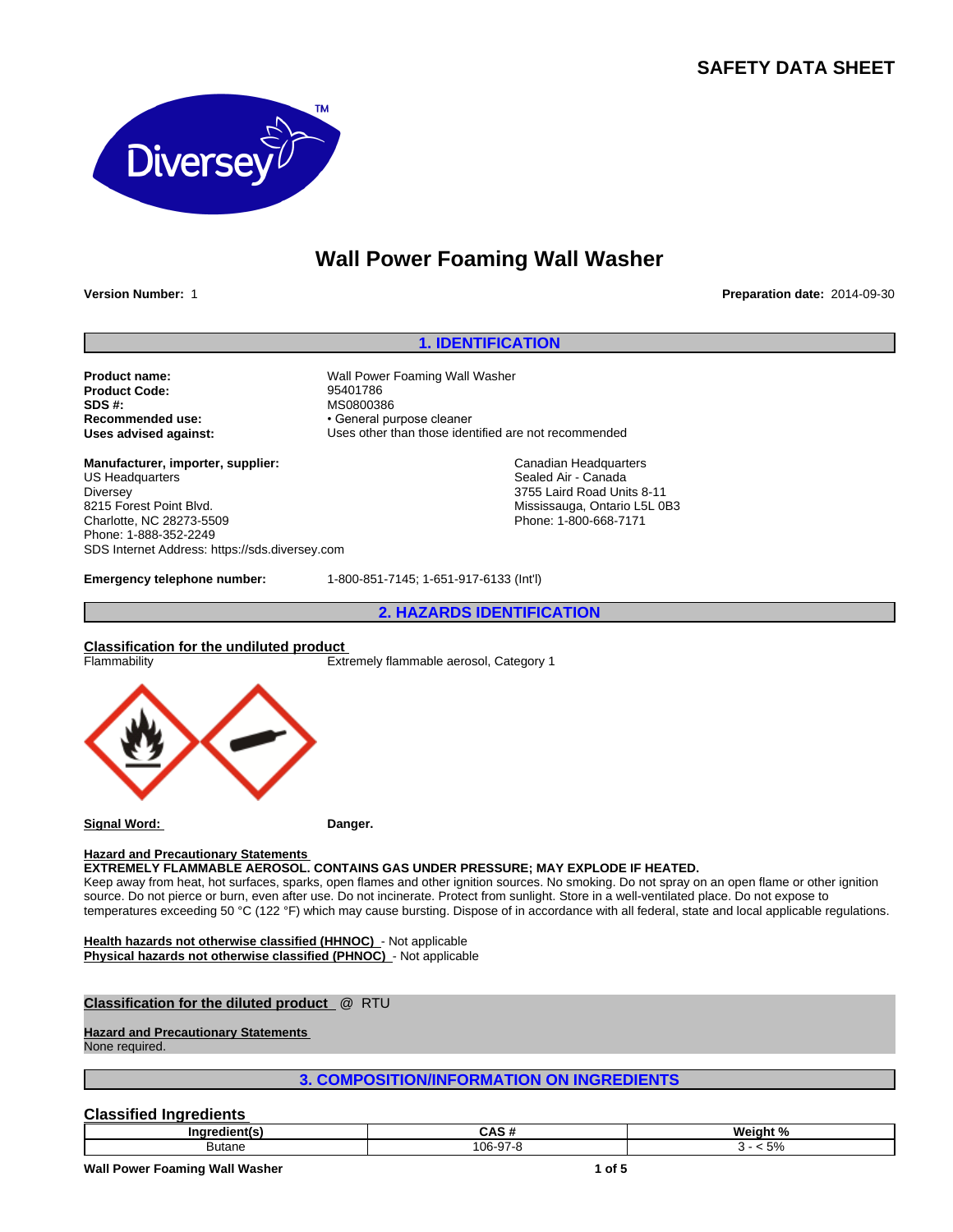| $-$<br>⊏∔h.<br>n<br>''ا ایا —<br>aiuuiui | $\rightarrow$ $\rightarrow$ $\rightarrow$<br>64- | $\sim$<br>.J 70 |
|------------------------------------------|--------------------------------------------------|-----------------|
| Propane                                  | 74-98-6                                          | $\sim$ $\sim$   |
| Ammonia                                  | --<br>7664                                       | 40/<br>70<br>v. |

\*Exact percentages are being withheld as trade secret information

## **4. FIRST AID MEASURES**

## **Undiluted Product:**

**Eyes:** Rinse with plenty of water. If irritation occurs and persists, get medical attention. **Skin:** No specific first aid measures are required. **Inhalation:** No specific first aid measures are required. **Ingestion:** Rinse mouth with water.

**Most Important Symptoms/Effects:** No information available. **Immediate medical attention and special treatment needed** Not applicable.

**Diluted Product:** This product is intended to be used neat. **Eyes:** Rinse with plenty of water. **Skin:** No specific first aid measures are required **Inhalation:** No specific first aid measures are required **Ingestion:** IF SWALLOWED: Call a Poison Center (1-800-851-7145) or doctor/physician if you feel unwell.

#### **5. FIRE-FIGHTING MEASURES**

| Specific methods:             | Aerosol Product - Containers may rocket or explode in heat of fire Use water spray to keep<br>fire-exposed containers cool |
|-------------------------------|----------------------------------------------------------------------------------------------------------------------------|
| Suitable extinguishing media: | Use dry chemical, CO2, water spray or "alcohol" foam.                                                                      |
| Specific hazards:             | Aerosol product - Containers may rocket or explode in heat of fire. NFPA 30B Level 1 Aerosol.                              |

**Special protective equipment for firefighters:** As in any fire, wear self-contained breathing apparatus pressure-demand, MSHA/NIOSH (approved or equivalent) and full protective gear.

**Extinguishing media which must not be used for safety reasons:** No information available.

## **6. ACCIDENTAL RELEASE MEASURES**

| <b>Personal precautions:</b>     | Put on appropriate personal protective equipment (see Section 8.). Remove all sources of ignition.          |
|----------------------------------|-------------------------------------------------------------------------------------------------------------|
|                                  | Contents under pressure. Do not puncture or incinerate cans.                                                |
| <b>Environmental precautions</b> | Clean-up methods - large spillage. Absorb spill with inert material (e.g. dry sand or earth), then place in |
| and clean-up methods:            | a chemical waste container. Use a water rinse for final clean-up. Eliminate all ignition sources.           |

## **7. HANDLING AND STORAGE**

**Handling:** Avoid contact with skin and eyes. FOR COMMERCIAL AND INDUSTRIAL USE ONLY. **Storage:** Pressurized container: protect from sunlight and do not expose to temperatures exceeding 50 degrees C or 120 degrees F. Exposure to heat may cause bursting. Do not pierce or burn, even after use. Store in a cool, dry, well ventilated area away from heat or open flame. NFPA 30B Level 1 Aerosol.

**Aerosol Level (if applicable) :** Level 1

**8. EXPOSURE CONTROLS / PERSONAL PROTECTION**

#### **Exposure Guidelines:** .

| Ingredient(s) | CAS#      | <b>ACGIH</b>                  | <b>OSHA</b>                                    |
|---------------|-----------|-------------------------------|------------------------------------------------|
| <b>Butane</b> | 106-97-8  | 1000 ppm (STEL)               |                                                |
| Ethyl alcohol | 64-17-5   | 1000 ppm (STEL)               | 1000 ppm (TWA)<br>1900 mg/m $3$ (TWA)          |
| Propane       | 74-98-6   |                               | 1000 ppm (TWA)<br>1800 mg/m <sup>3</sup> (TWA) |
| Ammonia       | 7664-41-7 | 35 ppm (STEL)<br>25 ppm (TWA) | 50 ppm (TWA)<br>$35 \text{ mg/m}^3$ (TWA)      |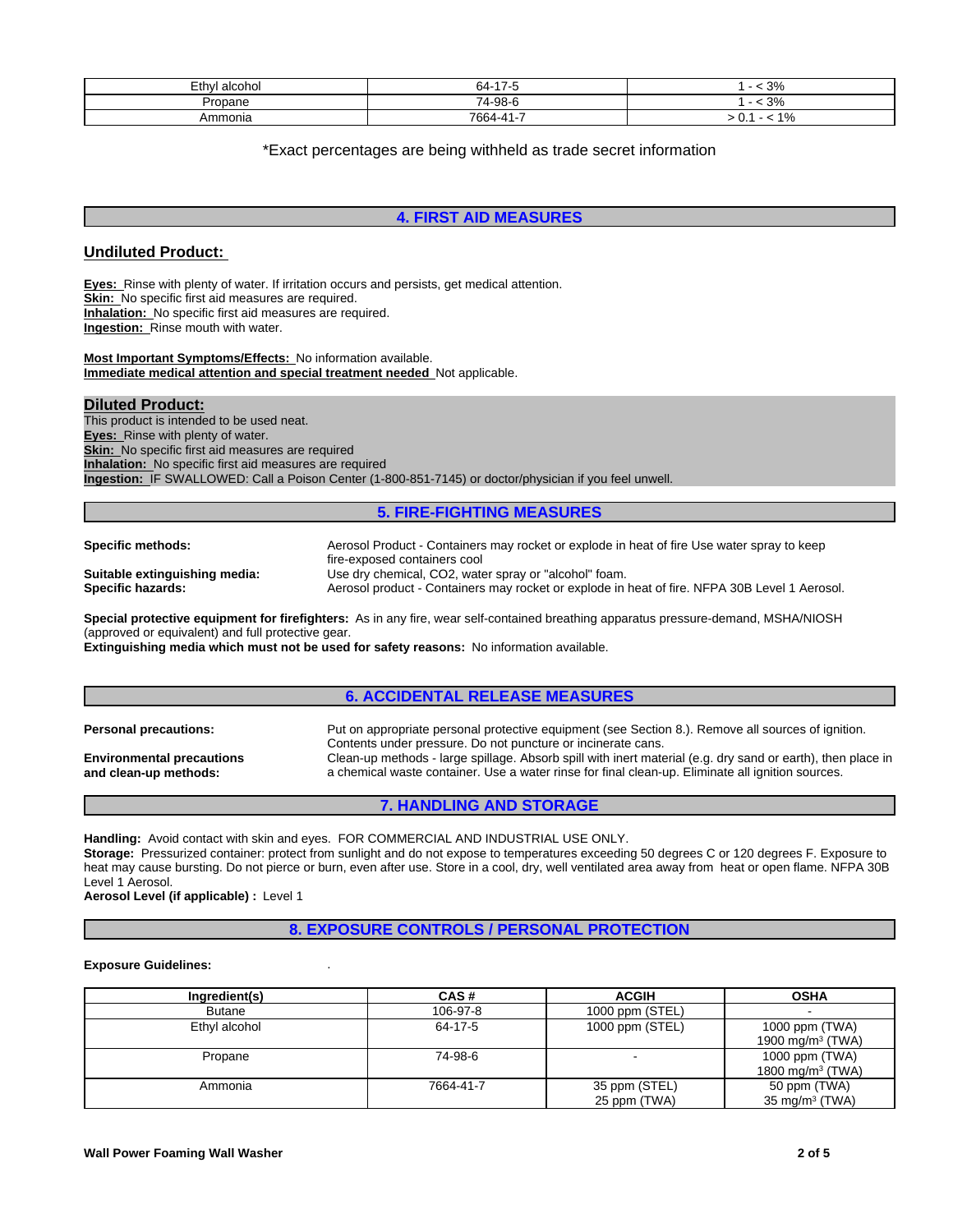#### **Undiluted Product:**

**Engineering measures to reduce exposure:** No special ventilation requirements. General room ventilation is adequate.

| Personal Protective Equipment  |                                                                        |
|--------------------------------|------------------------------------------------------------------------|
| Eye protection:                | No personal protective equipment required under normal use conditions. |
| Hand protection:               | No personal protective equipment required under normal use conditions. |
| Skin and body protection:      | No personal protective equipment required under normal use conditions. |
| <b>Respiratory protection:</b> | No personal protective equipment required under normal use conditions. |
| <b>Hygiene measures:</b>       | Handle in accordance with good industrial hygiene and safety practice. |
| Diluted Product:               | This product is intended to be used neat.                              |

**Engineering measures to reduce exposure:**

Good general ventilation should be sufficient to control airborne levels

| Eye protection:                | No personal protective equipment required under normal use conditions. |
|--------------------------------|------------------------------------------------------------------------|
| Hand protection:               | No personal protective equipment required under normal use conditions. |
| Skin and body protection:      | No personal protective equipment required under normal use conditions. |
| <b>Respiratory protection:</b> | No personal protective equipment required under normal use conditions. |
| Hygiene measures:              | Handle in accordance with good industrial hygiene and safety practice. |

**9. PHYSICAL AND CHEMICAL PROPERTIES**

**Explosion limits: - upper:** Not determined **- lower:** Not determined **@** RTU 12 -156 -104.4 **Physical State:** Aerosol **Color: Cloudy Yellow**<br> **Color:** Cloudy Yellow<br> **Color:** Floral **Color:** Cloudy Yellow **Evaporation Rate:** No information available **Connection Codor: Odor:** Floral **Connection Codor: Odor: Odor: Propertion Odor: Odor: Propertion Codor Connection Codor Connection Codor Connection Odor threshold: No information available.**<br>**Melting point/range: Not determined Autoignition temperature:** No information available **Solubility:** Dispersible **Solubility in other solvents:** No information available **Density:** 8.43 lbs/gal 1.011 Kg/L **Bulk density:** No information available<br>**Flash point (°F):** -156 °F -104.4 ° **Flash point (°F):** -156 °F -104.4 °C **Partition coefficient (n-octanol/water):** No information available **Viscosity:** No information available **Viscosity:** No information available **Viscosity:** No information available **VOC:** 7.9 % \* **pH:** 12 **Flammability (Solid or Gas):** Not applicable **Corrosion to metals:** Not corrosive **Sustained combustion:** Not applicable

**Decomposition temperature:** Not determined Not applicable **Vapor density:** No information available<br>**Vapor pressure:** No information available. **Elemental Phosphorus:** 0.00 % by wt.

**VOC % by wt. at use dilution** 7.9

\* - Title 17, California Code of Regulations, Division 3, Chapter 1, Subchapter 8.5, Article 2, Consumer Products, Sections 94508

#### **10. STABILITY AND REACTIVITY**

**Reactivity:** Not Applicable<br> **Stability:** The product is **Hazardous decomposition products:**<br>Materials to avoid:

The product is stable<br>None reasonably foreseeable. **Materials to avoid:** Do not mix with any other product or chemical unless specified in the use directions.<br> **Conditions to avoid:** No information available. **Conditions to avoid:** No information available.

**11. TOXICOLOGICAL INFORMATION**

**Information on likely routes of exposure:** Skin contact, Inhalation, Eye contact

#### **Delayed, immediate, or chronic effects and symptoms from short and long-term exposure**

**Skin contact:** May be mildly irritating to skin. Symptoms may include redness and/or transient discomfort. **Eye contact:** May be mildly irritating to eyes. **Ingestion:** No information available. **Inhalation:** No information available. **Sensitization:** No known effects. **Target Organs (SE):** None known **Target Organs (RE):** None known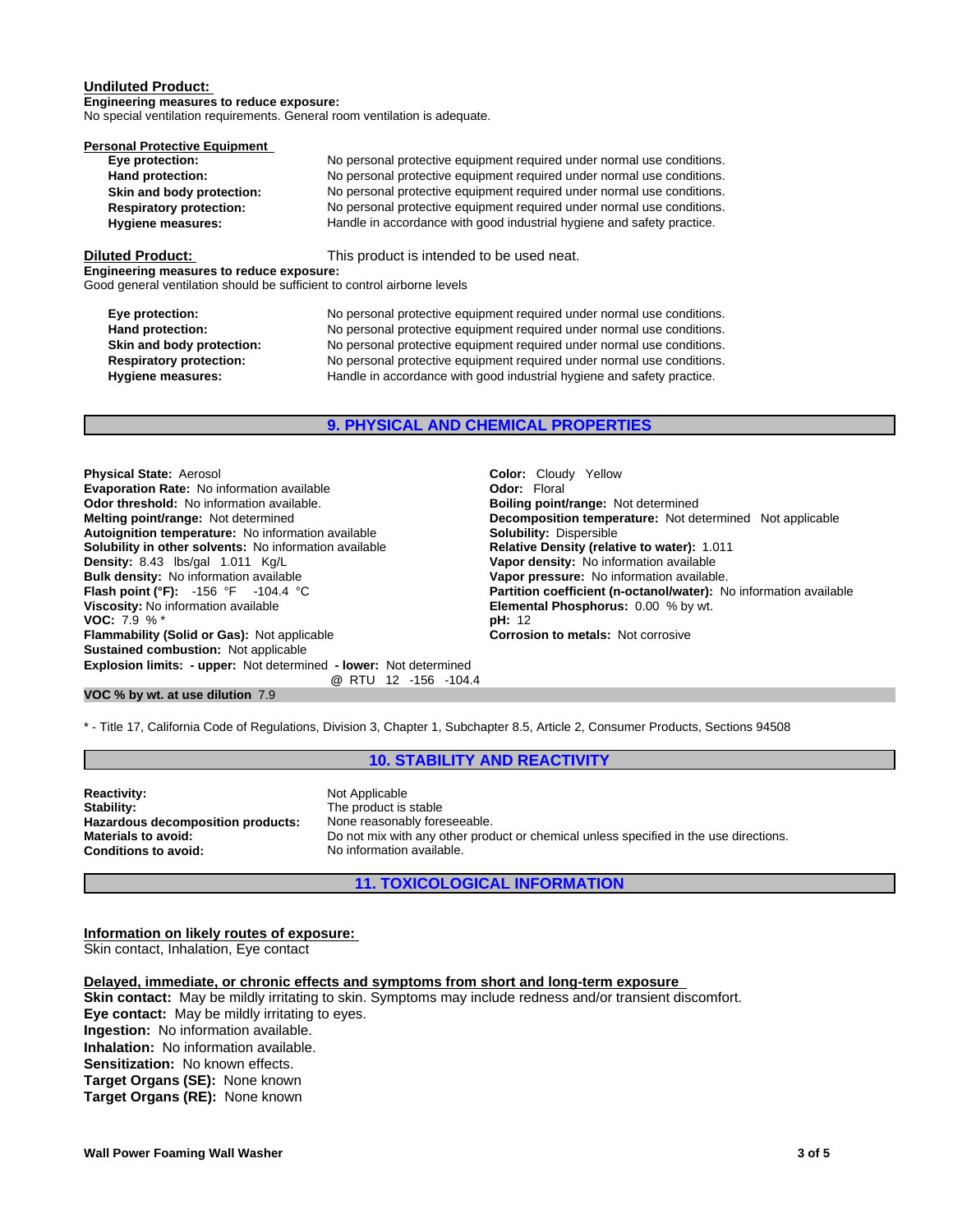| Ingredient(s) | CAS#                                | <b>NTP</b> | <b>IARC</b> | <b>OSHA</b> | Prop 65<br>СA | CA Prop 65<br>Reproductive |
|---------------|-------------------------------------|------------|-------------|-------------|---------------|----------------------------|
| Ethyl alcohol | 47E<br>64-<br>. <del>.</del><br>۰., |            |             |             | Carcinogen    | Developmental              |

**Numerical measures of toxicity**

**ATE - Oral (mg/kg):** >5000 **ATE - Inhalatory, mists (mg/l):** >20

**ATE - Inhalatory, vapors (mg/l):** >50

## **12. ECOLOGICAL INFORMATION**

**Ecotoxicity:** No information available.

**Persistence and Degradability:** No information available.

**Bioaccumulation:** No information available.

## **13. DISPOSAL CONSIDERATIONS**

**Waste from residues / unused products (undiluted product):** Use up contents if possible before disposal. If possible, recycle empty aerosol cans to the nearest steel recycling center. This product, as sold, if discarded or disposed, is a hazardous waste according to Federal regulations (40 CFR 261.4 (b)(4)). Under RCRA, it is the responsibility of the user of the product to determine, at the time of disposal, whether the waste solution meets RCRA criteria for hazardous waste. Dispose in compliance with all Federal, state, provincial, and local laws and regulations. **Waste from residues / unused products (diluted product):** This product, when diluted as stated on this SDS, is not a hazardous waste according to Federal regulations (40 CFR 261.4 (b)(4)). Under RCRA, it is the responsibility of the user of the product to determine, at the time of disposal, whether the waste solution meets RCRA criteria for hazardous waste. Dispose in compliance with all Federal, state, provincial, and local laws and regulations.

**RCRA Hazard Class (undiluted product):** D001 Ignitable Waste **RCRA Hazard Class (diluted product): Not Regulated Contaminated Packaging:** Pressurized container: Do not pierce or burn, even after use. Dispose of in accordance with local regulations.

**14. TRANSPORT INFORMATION**

**DOT (Ground) Bill of Lading Description:** LTD. QTY.

**IMDG (Ocean) Bill of Lading Description:** UN1950, AEROSOLS, 2.1, LTD. QTY.

**15. REGULATORY INFORMATION**

**International Inventories at CAS# Level** 

All components of this product are listed on the following inventories: U.S.A. (TSCA), Canada (DSL/NDSL).

#### **RIGHT TO KNOW (RTK)**

| Ingredient(s)            | CAS#      | <b>MARTK:</b> | <b>NJRTK:</b> | <b>PARTK:</b> | <b>RIRTK:</b> |
|--------------------------|-----------|---------------|---------------|---------------|---------------|
| Water                    | 7732-18-5 |               |               |               |               |
| <b>Butane</b>            | 106-97-8  |               |               |               |               |
| Ethyl alcohol            | 64-17-5   |               |               |               |               |
| Propane                  | 74-98-6   |               |               |               |               |
| Tetrasodium salt of EDTA | 64-02-8   |               |               |               |               |
| Ammonia                  | 7664-41-7 |               |               |               |               |

**CERCLA/ SARA** 

| $-1$<br><b>redient(s)</b><br>Ina | $\sim$ . $\sim$<br>$\mathbf{r}$<br>- היה | Weiaht<br>-40°         | A ROI<br><b>A/SARA</b><br>- 000<br>(lbs)<br>ICI.<br><b>RUL</b> | ∖ (lbs<br>חסדי<br>302<br>Section<br>$\sim$ | <b>Section 313</b> |
|----------------------------------|------------------------------------------|------------------------|----------------------------------------------------------------|--------------------------------------------|--------------------|
| Ammonia                          | 700<br>74.4<br>w                         | $\overline{a}$<br>- 70 | טע                                                             | 00                                         |                    |